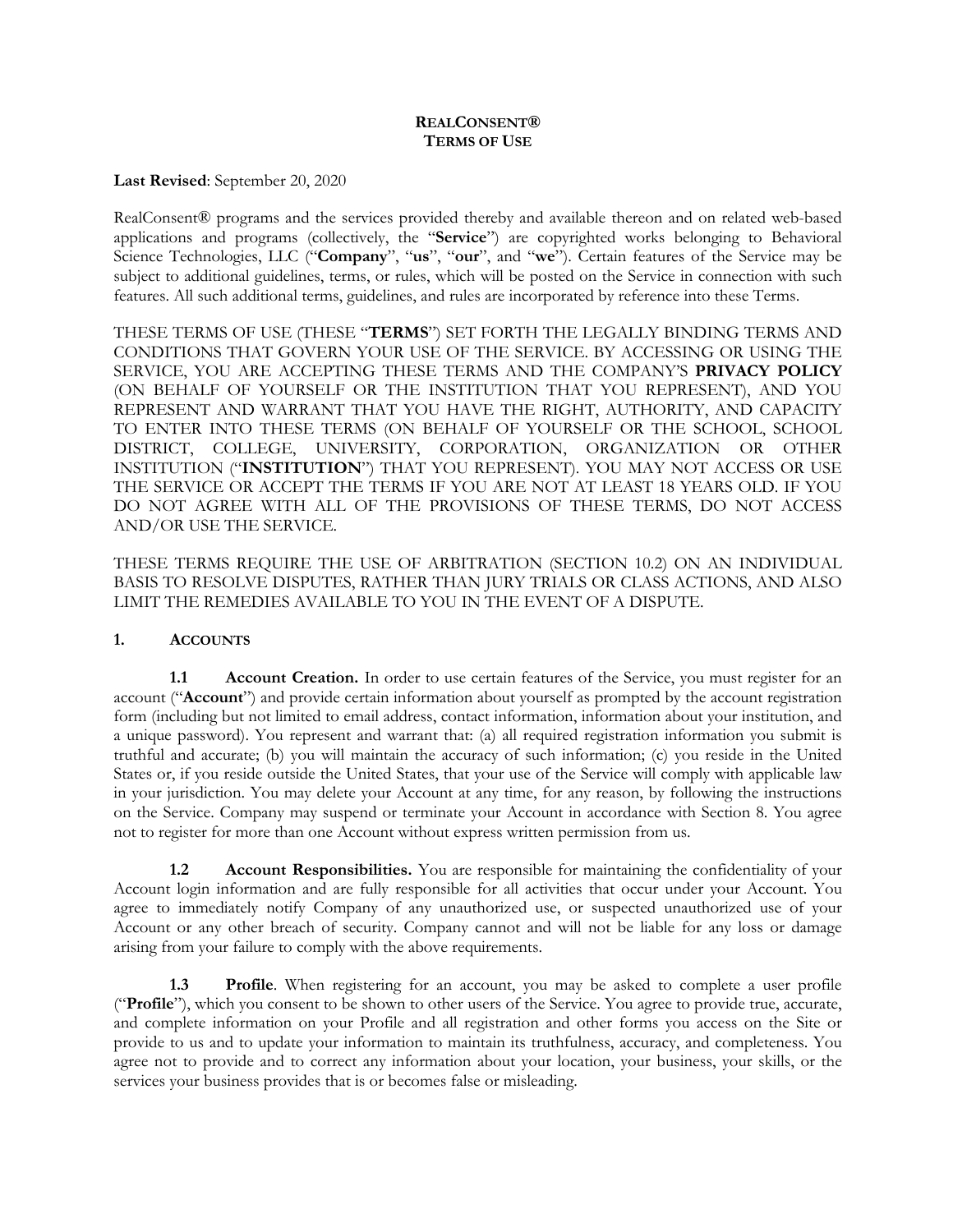#### **2. ACCESS TO THE SERVICE**

**2.1 License.** Subject to these Terms, Company grants you a non-transferable, non-exclusive, revocable, limited license to use and access the Service solely for your use individually and the use of your students and others in your institution.

**2.2 Certain Restrictions.** The rights granted to you in these Terms are subject to the following restrictions: (a) you shall not license, sell, rent, lease, transfer, assign, distribute, host, or otherwise commercially exploit the Service, whether in whole or in part, or any content displayed on the Service; (b) you shall not modify, make derivative works of, disassemble, reverse compile or reverse engineer any part of the Service; (c) you shall not access the Service in order to build a similar or competitive website, product, or service; (d) except as expressly stated herein, no part of the Service may be copied, reproduced, distributed, republished, downloaded, displayed, posted or transmitted in any form or by any means; (e) you shall not permit any website or web publisher to view or access the content of the Service and you shall not assist in the scraping of any content on the Services; and (f) you shall not publicly post or otherwise disseminate any details regarding the Service's questionnaires (including but not limited to the questions and answers) except pursuant to a legal fair use of such details as may be permitted under applicable copyright laws for scholarly or newsworthy purposes. Unless otherwise indicated, any future release, update, or other addition to functionality of the Service shall be subject to these Terms. All copyright and other proprietary notices on the Service (or on any content displayed on the Service) must be retained on all copies thereof.

**2.3 Modification.** Company reserves the right, at any time, to modify, suspend, or discontinue the Service (in whole or in part) with or without notice to you. You agree that Company will not be liable to you or to any third party for any modification, suspension, or discontinuation of the Service or any part thereof.

**2.4 No Support or Maintenance.** You acknowledge and agree that, unless set forth in a separate written agreement by and between you and Company, Company will have no obligation to provide you with any support or maintenance in connection with the Service.

2.5 **Ownership.** Excluding any User Content that you may provide (defined below), you acknowledge that all the intellectual property rights, including copyrights, patents, trademarks, and trade secrets, in the Service and its content are owned by Company or Company's suppliers. You acknowledge that nothing herein shall be interpreted as restricting Company's rights to use your User Content in connection with the Service or to aggregate any User Content with other data for use by the Company. As between you and the Company all rights in and to the aggregated data belong to Company. Neither these Terms (nor your access to the Service) transfers to you or any third party any rights, title or interest in or to such intellectual property rights, except for the limited access rights expressly set forth in Section 2.1. Company and its suppliers reserve all rights not granted in these Terms. There are no implied licenses granted under these Terms.

**2.6 Use of the Service by Minors**. Individuals under the age of 18 may not use the Service unless their institution enters into an agreement with Company that allows such individuals to use the Service. In the event that you authorize a minor to, or provide a minor with access to, use the Service, you hereby agree to this Agreement on behalf of yourself and such minor, and you understand and agree that you will be responsible for all uses of the Service by the minor to whom you provide access to use the Service whether or not such uses were authorized. Alternatively, in lieu of you, a parent or guardian of the minor may agree to this Agreement on behalf of such minor, so long as the parent or guardian agrees in writing that such parent or guardian is responsible for all uses of the Service under the Agreement by such minor, whether or not such uses were authorized.

**2.7 Representations of School Districts and Schools with Minors**. If you are an Institution authorizing a student under the age of 18 to, or providing such a student with access to, use the Service, you hereby represent and warrant that such student's parents or guardians have agreed to the terms of this Agreement and the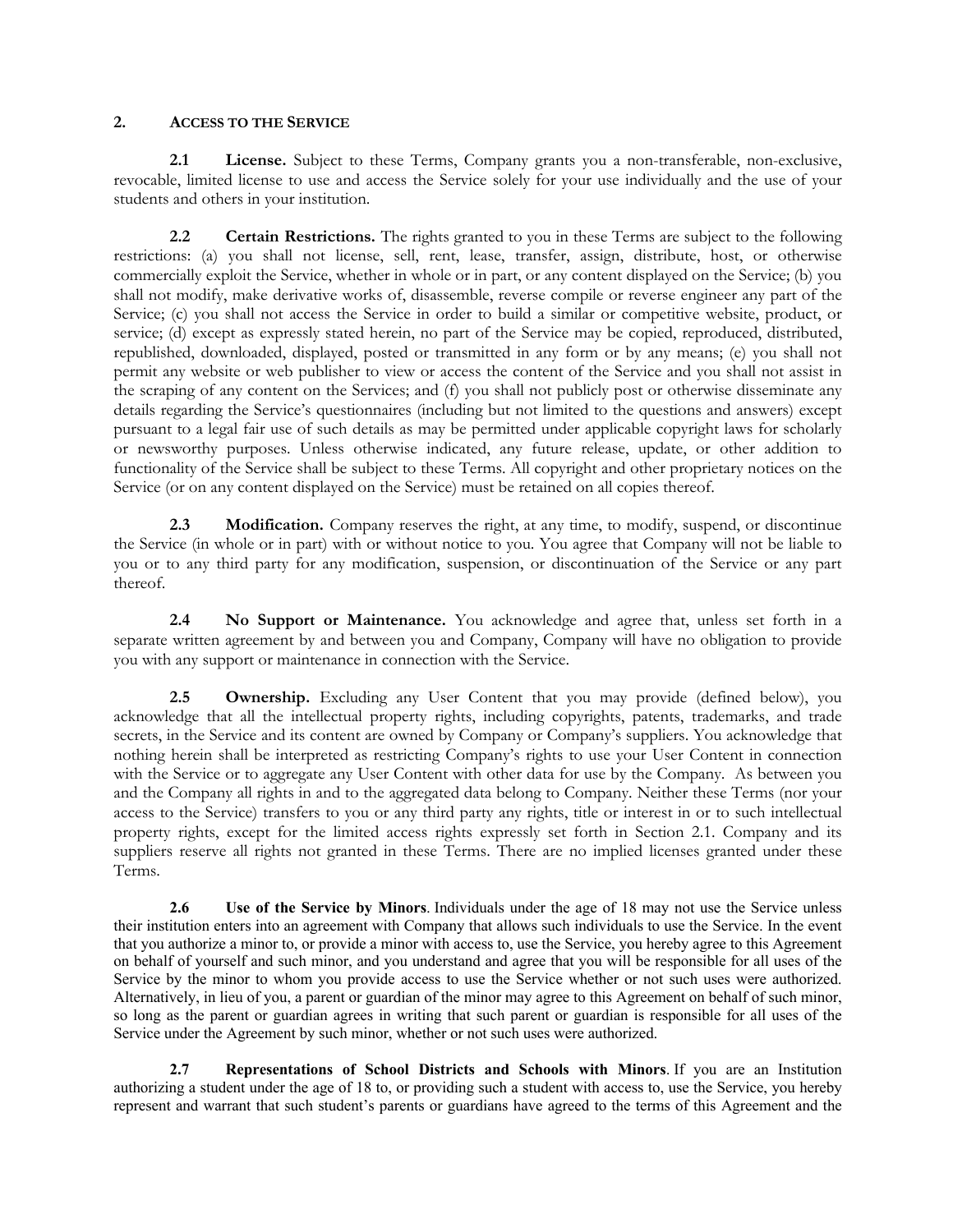Privacy Policies on behalf of such student and that you have obtained all parental consents and permissions in connection with the Service and you will otherwise comply with all federal, state, and local law (and all regulations and rules thereunder) governing such student accessing and using the Service, including without limitation the Children's Online Privacy Protection Act and the Family Educational Rights and Privacy Act.

## **3. USER CONTENT**

**3.1 User Content.** "**User Content**" means any and all information and content that a user submits to, or uses with, the Service (e.g., content in the user's profile or postings). You are solely responsible for your User Content. You assume all risks associated with use of your User Content, including any reliance on its accuracy, completeness or usefulness by others, or any disclosure of your User Content that personally identifies you or any third party. You hereby represent and warrant that your User Content does not violate our Acceptable Use Policy (defined in Section 3.3). You may not represent or imply to others that your User Content is in any way provided, sponsored or endorsed by Company. Because you alone are responsible for your User Content, you may expose yourself to liability if, for example, your User Content violates the Acceptable Use Policy. Company is not obligated to backup any User Content, and your User Content may be deleted at any time without prior notice. You are solely responsible for creating and maintaining your own backup copies of your User Content if you desire.

**3.2 License.** You hereby grant (and you represent and warrant that you have the right to grant) to Company an irrevocable, nonexclusive, royalty-free and fully paid, worldwide license to reproduce, distribute, publicly display and perform, prepare derivative works of, incorporate into other works, and otherwise use and exploit your User Content, and to grant sublicenses of the foregoing rights, solely for the purposes of including your User Content in the Service. You hereby irrevocably waive (and agree to cause to be waived) any claims and assertions of moral rights or attribution with respect to your User Content.

# **3.3 Acceptable Use Policy.** The following terms constitute our "**Acceptable Use Policy**":

**(a)** You agree not to use the Service to collect, upload, transmit, display, or distribute any User Content (i) that violates any third-party right, including any copyright, trademark, patent, trade secret, moral right, privacy right, right of publicity, or any other intellectual property or proprietary right; (ii) that is unlawful, harassing, abusive, tortious, threatening, harmful, invasive of another's privacy, vulgar, defamatory, false, intentionally misleading, trade libelous, pornographic, obscene, patently offensive, promotes racism, bigotry, hatred, or physical harm of any kind against any group or individual or is otherwise objectionable; (iii) that is harmful to minors in any way; or (iv) that is in violation of any law, regulation, or obligations or restrictions imposed by any third party.

**(b)** In addition, you agree not to: (i) upload, transmit, or distribute to or through the Service any computer viruses, worms, or any software intended to damage or alter a computer system or data; (ii) send through the Service unsolicited or unauthorized advertising, promotional materials, junk mail, spam, chain letters, pyramid schemes, or any other form of duplicative or unsolicited messages, whether commercial or otherwise; (iii) use the Service to harvest, collect, gather or assemble information or data regarding other users, including e-mail addresses, without their consent; (iv) interfere with, disrupt, or create an undue burden on servers or networks connected to the Service, or violate the regulations, policies or procedures of such networks; (v) attempt to gain unauthorized access to the Service (or to other computer systems or networks connected to or used together with the Service), whether through password mining or any other means; (vi) harass or interfere with any other user's use and enjoyment of the Service; or (vi) use software or automated agents or scripts to produce multiple accounts on the Service, or to generate automated searches, requests, or queries to (or to strip, scrape, or mine data from) the Service (provided, however, that we conditionally grant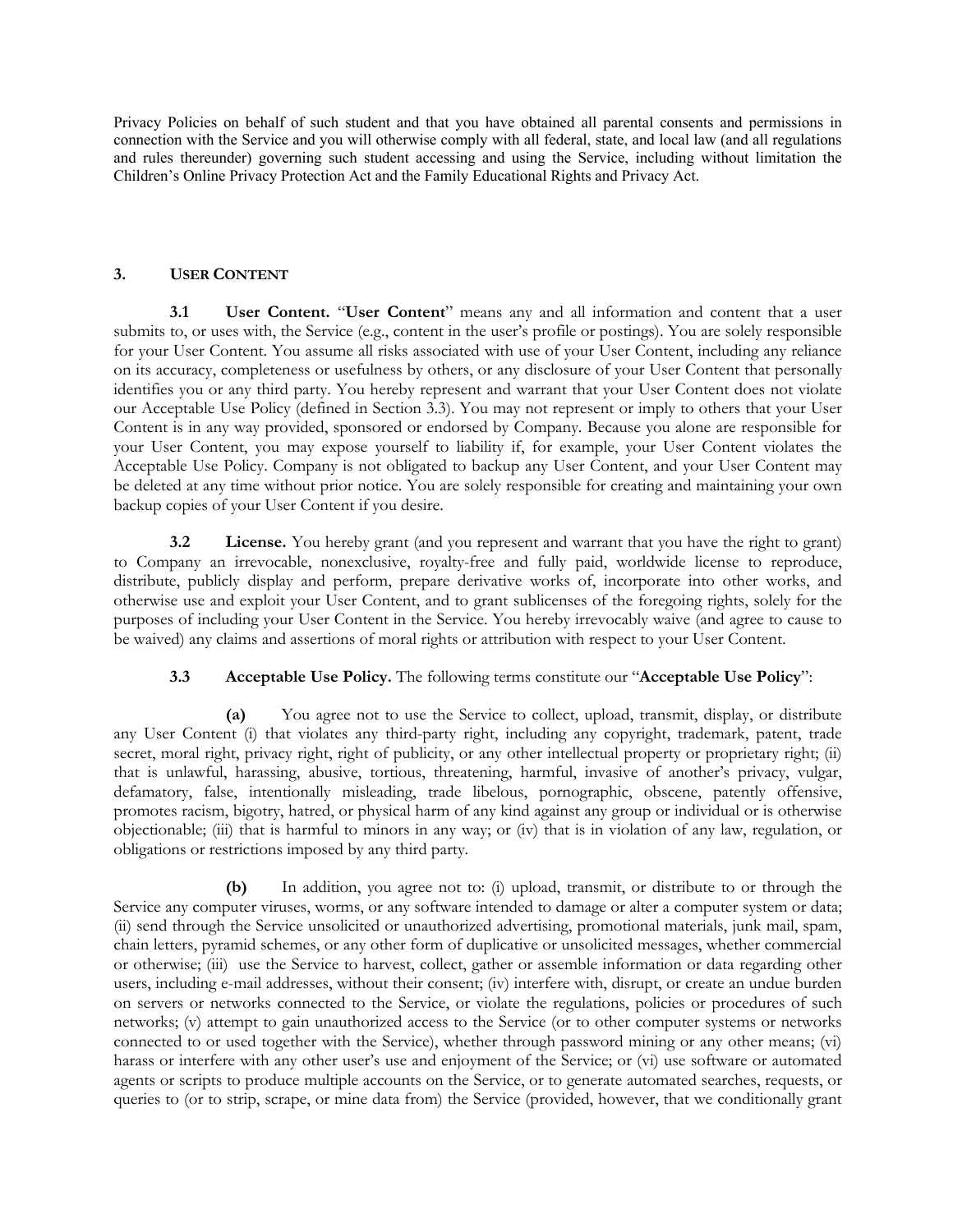to the operators of public search engines revocable permission to use spiders to copy materials from the Service for the sole purpose of and solely to the extent necessary for creating publicly available searchable indices of the materials, but not caches or archives of such materials, subject to the parameters set forth in our robots.txt file).

**3.4 Enforcement.** We reserve the right (but have no obligation) to review any User Content, and to investigate and/or take appropriate action against you in our sole discretion if you violate the Acceptable Use Policy or any other provision of these Terms or otherwise create liability for us or any other person. Such action may include removing or modifying your User Content, terminating your Account in accordance with Section 8, and/or reporting you to law enforcement authorities.

**3.5 Feedback.** If you provide Company with any feedback or suggestions regarding the Service ("**Feedback**"), you hereby assign to Company all rights in such Feedback and agree that Company shall have the right to use and fully exploit such Feedback and related information in any manner it deems appropriate. Company will treat any Feedback you provide to Company as non-confidential and non-proprietary. You agree that you will not submit to Company any information or ideas that you consider to be confidential or proprietary.

**4. INDEMNIFICATION.** You agree to indemnify and hold Company (and its officers, employees, and agents) harmless, including costs and attorneys' fees, from any claim or demand made by any third party due to or arising out of (a) your use of the Service, (b) your violation of these Terms, (c) your violation of applicable laws or regulations or (d) your User Content. Company reserves the right, at your expense, to assume the exclusive defense and control of any matter for which you are required to indemnify us, and you agree to cooperate with our defense of these claims. You agree not to settle any matter without the prior written consent of Company. Company will use reasonable efforts to notify you of any such claim, action or proceeding upon becoming aware of it.

# **5. THIRD-PARTY LINKS & ADS; OTHER USERS**

**5.1 Third-Party Links & Ads.** The Service may contain links to third-party websites and services, and/or display advertisements for third parties (collectively, "**Third-Party Links & Ads**"). Such Third-Party Links & Ads are not under the control of Company, and Company is not responsible for any Third-Party Links & Ads. Company provides access to these Third-Party Links & Ads only as a convenience to you, and does not review, approve, monitor, endorse, warrant, or make any representations with respect to Third-Party Links & Ads. You use all Third-Party Links & Ads at your own risk, and should apply a suitable level of caution and discretion in doing so. When you click on any of the Third-Party Links & Ads, the applicable third party's terms and policies apply, including the third party's privacy and data gathering practices. You should make whatever investigation you feel necessary or appropriate before proceeding with any transaction in connection with such Third-Party Links & Ads.

**5.2 Other Users.** Each Service user is solely responsible for any and all of its own User Content. Because we do not control User Content, you acknowledge and agree that we are not responsible for any User Content, whether provided by you or by others. We make no guarantees regarding the accuracy, currency, suitability, or quality of any User Content. Your interactions with other Service users are solely between you and such users. You agree that Company will not be responsible for any loss or damage incurred as the result of any such interactions. If there is a dispute between you and any Service user, we are under no obligation to become involved. You are responsible for your own interactions with other users with respect to any engagement as or of an employee or contractor.

**5.3 Release.** You hereby release and forever discharge the Company (and our officers, employees, agents, successors, and assigns) from, and hereby waive and relinquish, each and every past, present and future dispute, claim, controversy, demand, right, obligation, liability, action and cause of action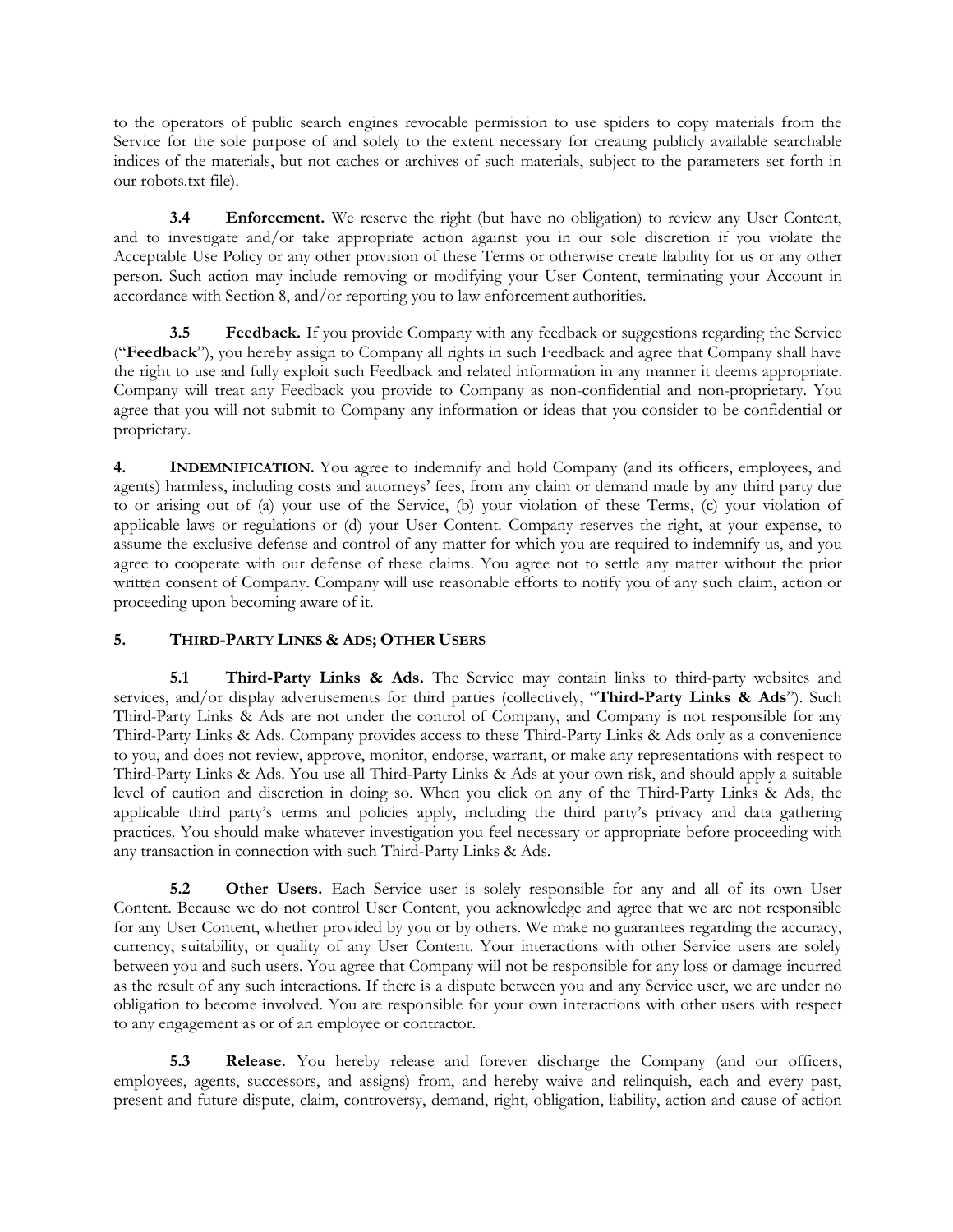of every kind and nature (including personal injuries, death, and property damage), that has arisen or arises directly or indirectly out of, or that relates directly or indirectly to, the Service (including any interactions with, or act or omission of, other Service users or any Third-Party Links & Ads). IF YOU ARE A CALIFORNIA RESIDENT, YOU HEREBY WAIVE CALIFORNIA CIVIL CODE SECTION 1542 IN CONNECTION WITH THE FOREGOING, WHICH STATES: "A GENERAL RELEASE DOES NOT EXTEND TO CLAIMS WHICH THE CREDITOR DOES NOT KNOW OR SUSPECT TO EXIST IN HIS OR HER FAVOR AT THE TIME OF EXECUTING THE RELEASE, WHICH IF KNOWN BY HIM OR HER MUST HAVE MATERIALLY AFFECTED HIS OR HER SETTLEMENT WITH THE DEBTOR."

## **6. DISCLAIMERS**

THE SERVICE IS PROVIDED ON AN "AS-IS" AND "AS AVAILABLE" BASIS, AND COMPANY (AND OUR SUPPLIERS) EXPRESSLY DISCLAIM ANY AND ALL WARRANTIES AND CONDITIONS OF ANY KIND, WHETHER EXPRESS, IMPLIED, OR STATUTORY, INCLUDING ALL WARRANTIES OR CONDITIONS OF MERCHANTABILITY, FITNESS FOR A PARTICULAR PURPOSE, TITLE, QUIET ENJOYMENT, ACCURACY, OR NON-INFRINGEMENT. WE (AND OUR SUPPLIERS) MAKE NO WARRANTY THAT THE SERVICE WILL MEET YOUR REQUIREMENTS, WILL BE AVAILABLE ON AN UNINTERRUPTED, TIMELY, SECURE, OR ERROR-FREE BASIS, OR WILL BE ACCURATE, RELIABLE, FREE OF VIRUSES OR OTHER HARMFUL CODE, COMPLETE, LEGAL, OR SAFE. IF APPLICABLE LAW REQUIRES ANY WARRANTIES WITH RESPECT TO THE SERVICE, ALL SUCH WARRANTIES ARE LIMITED IN DURATION TO NINETY (90) DAYS FROM THE DATE OF FIRST USE.

YOU ACKNOWLEDGE AND AGREE THAT (I) PROVIDER IS A TECHNOLOGY COMPANY AND THAT IT DOES NOT PROVIDE HEALTHCARE SERVICES, MEDICAL, LEGAL, FINANCIAL OR ANY PROFESSIONAL ADVICE; (II) THE INFORMATION PROVIDED IN THE SERVICE IS BASED IN PART ON DATA AND INFORMATION SUPPLIED BY THIRD PARTIES, HEALTHCARE PROVIDERS, EDUCATIONAL INSTITUTIONS, EDUCATORS AND OTHER PROFESSIONALS; (III) THE SERVICE IS PROVIDEDE FOR INFORMATIONAL PURPOSES ONLY; AND (IV) THE SERVICE IS NOT INTENDED TO REPLACE THE PROFESSIONAL SKILLS, JUDGMENT OR ADVICE OF A HEALTHCARE PROVIDER, MEDICAL, LEGAL, FINANCIAL OR ANY OTHER PROFESSIONAL. ANY INFORMATION PROVIDED TO YOU BY PROVIDER AS A RESULT OF YOUR USE OF OR PARTICIPATION IN THE SERVICE IS PROVIDED TO YOU SOLELY FOR YOUR EDUCATIONAL AND INFORMATIONAL BENEFIT AND IS NOT AND SHOULD NOT BE CONSIDERED MEDICAL, LEGAL OR OTHER PROFESSIONAL ADVICE OR A SUBSTITUTE FOR THE FOREGOING. YOU AGREE THAT YOU BEAR ALL RESPONSIBILITY FOR YOUR OWN DECISIONS THAT YOU MAY ELECT OR OMIT TO MAKE BASED ON ANY INFORMATION YOU LEARN IN CONNECTION WITH THE SERVICE.

SOME JURISDICTIONS DO NOT ALLOW THE EXCLUSION OF IMPLIED WARRANTIES, SO THE ABOVE EXCLUSION MAY NOT APPLY TO YOU. SOME JURISDICTIONS DO NOT ALLOW LIMITATIONS ON HOW LONG AN IMPLIED WARRANTY LASTS, SO THE ABOVE LIMITATION MAY NOT APPLY TO YOU.

# **7. LIMITATION ON LIABILITY**

TO THE MAXIMUM EXTENT PERMITTED BY LAW, IN NO EVENT SHALL COMPANY (OR OUR SUPPLIERS) BE LIABLE TO YOU OR ANY THIRD PARTY FOR ANY LOST PROFITS, LOST DATA, COSTS OF PROCUREMENT OF SUBSTITUTE PRODUCTS, OR ANY INDIRECT, CONSEQUENTIAL, EXEMPLARY, INCIDENTAL, SPECIAL OR PUNITIVE DAMAGES ARISING FROM OR RELATING TO THESE TERMS OR YOUR USE OF, OR INABILITY TO USE, THE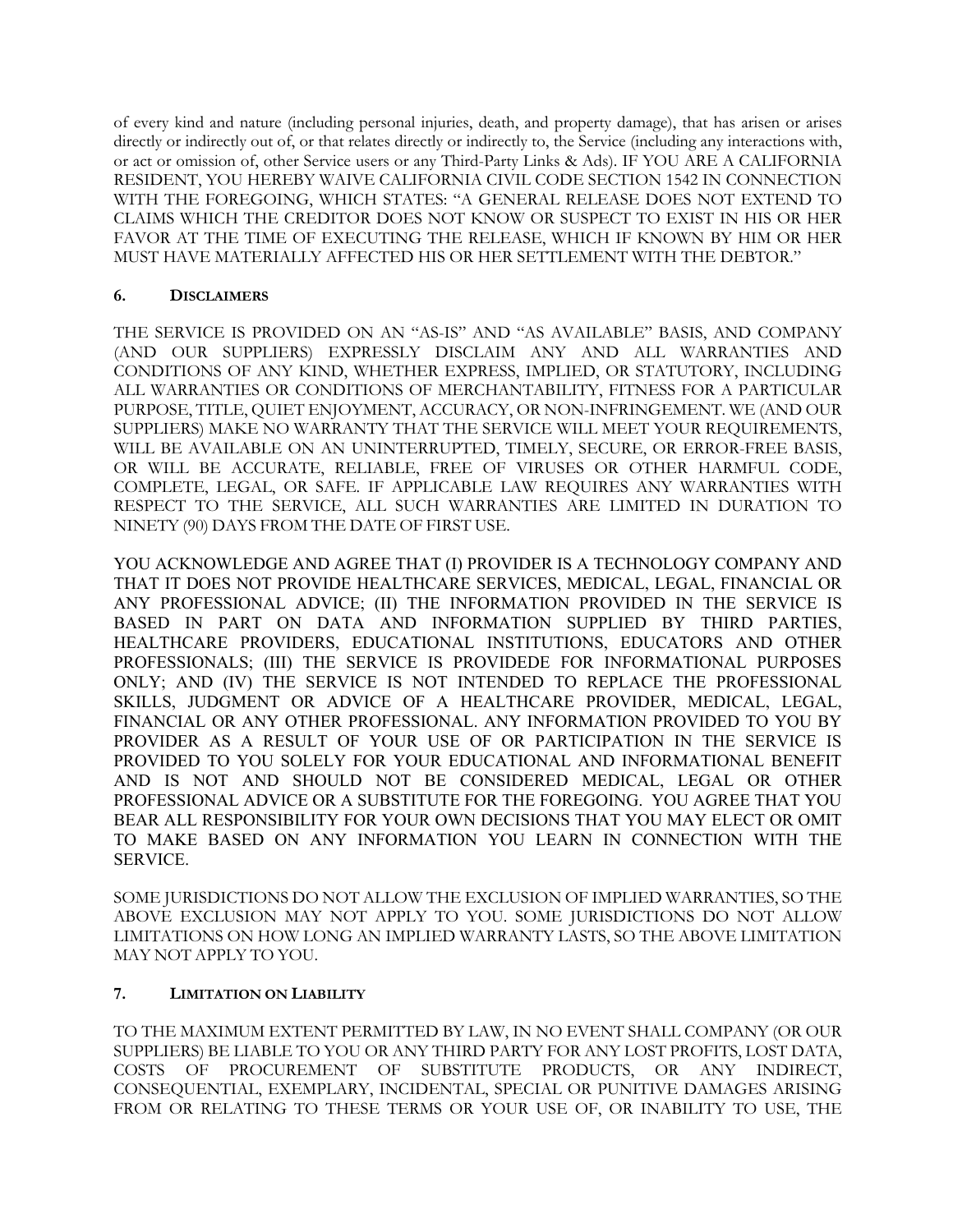SERVICE, EVEN IF COMPANY HAS BEEN ADVISED OF THE POSSIBILITY OF SUCH DAMAGES. ACCESS TO, AND USE OF, THE SERVICE IS AT YOUR OWN DISCRETION AND RISK, AND YOU WILL BE SOLELY RESPONSIBLE FOR ANY DAMAGE TO YOUR DEVICE OR COMPUTER SYSTEM, OR LOSS OF DATA RESULTING THEREFROM.

TO THE MAXIMUM EXTENT PERMITTED BY LAW, NOTWITHSTANDING ANYTHING TO THE CONTRARY CONTAINED HEREIN, OUR LIABILITY TO YOU FOR ANY DAMAGES ARISING FROM OR RELATED TO THIS AGREEMENT (FOR ANY CAUSE WHATSOEVER AND REGARDLESS OF THE FORM OF THE ACTION), WILL AT ALL TIMES BE LIMITED TO A MAXIMUM OF FIFTY US DOLLARS (U.S. \$50). THE EXISTENCE OF MORE THAN ONE CLAIM WILL NOT ENLARGE THIS LIMIT. YOU AGREE THAT OUR SUPPLIERS WILL HAVE NO LIABILITY OF ANY KIND ARISING FROM OR RELATING TO THIS AGREEMENT.

SOME JURISDICTIONS DO NOT ALLOW THE LIMITATION OR EXCLUSION OF LIABILITY FOR INCIDENTAL OR CONSEQUENTIAL DAMAGES, SO THE ABOVE LIMITATION OR EXCLUSION MAY NOT APPLY TO YOU.

**8. TERM AND TERMINATION.** Subject to this Section, these Terms will remain in full force and effect while you use the Service. We may suspend or terminate your rights to use the Service (including your Account) at any time for any reason at our sole discretion, including for any use of the Service in violation of these Terms. Upon termination of your rights under these Terms, your Account and right to access and use the Service will terminate immediately. You understand that any termination of your Account may involve deletion of your User Content associated with your Account from our live databases. Company will not have any liability whatsoever to you for any termination of your rights under these Terms, including for termination of your Account or deletion of your User Content. Even after your rights under these Terms are terminated, the following provisions of these Terms will remain in effect: Sections 2.2 through 2.5, Section 3 and Sections 4 through 10.

## **9. COPYRIGHT POLICY.**

Company respects the intellectual property of others and asks that users of our Service do the same. In connection with our Service, we have adopted and implemented a policy respecting copyright law that provides for the removal of any infringing materials and for the termination, in appropriate circumstances, of users of our online Service who are repeat infringers of intellectual property rights, including copyrights. If you believe that one of our users is, through the use of our Service, unlawfully infringing the copyright(s) in a work, and wish to have the allegedly infringing material removed, the following information in the form of a written notification (pursuant to 17 U.S.C. § 512(c)) must be provided to our designated Copyright Agent: (1) your physical or electronic signature; (2) identification of the copyrighted work(s) that you claim to have been infringed; (3) identification of the material on our services that you claim is infringing and that you request us to remove; (4) sufficient information to permit us to locate such material; (5) your address, telephone number, and e-mail address; (6) a statement that you have a good faith belief that use of the objectionable material is not authorized by the copyright owner, its agent, or under the law; and (7) a statement that the information in the notification is accurate, and under penalty of perjury, that you are either the owner of the copyright that has allegedly been infringed or that you are authorized to act on behalf of the copyright owner.

Please note that, pursuant to 17 U.S.C. § 512(f), any misrepresentation of material fact (falsities) in a written notification automatically subjects the complaining party to liability for any damages, costs and attorney's fees incurred by us in connection with the written notification and allegation of copyright infringement.

The designated Copyright Agent for Company is: George Cavagnaro Telephone: 404-333-8981 Fax: 404-963-0897 Email: info@behavioralsciencetech.com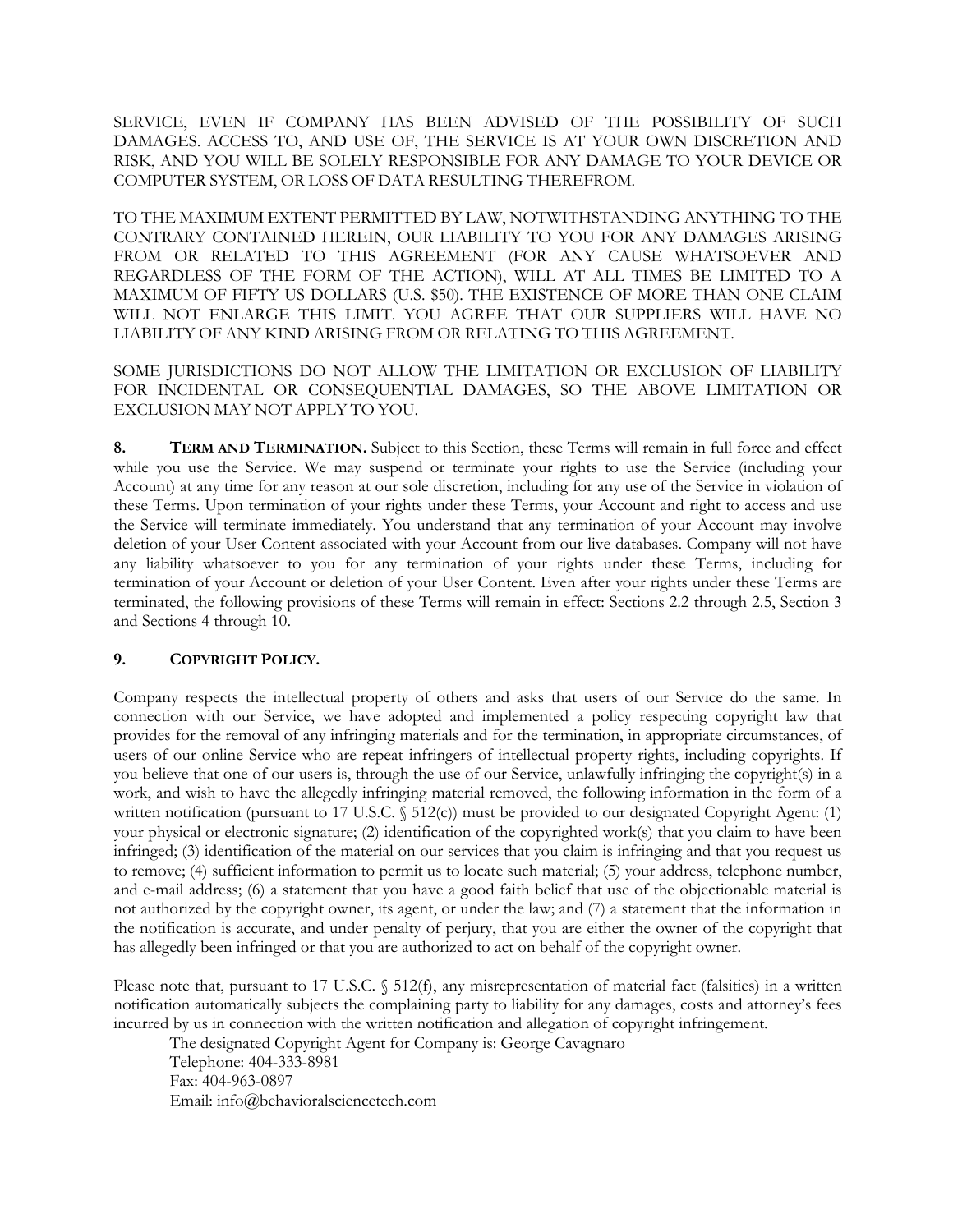#### **10. GENERAL**

**10.1 Changes.** These Terms are subject to occasional revision, and if we make any substantial changes, we may notify you by sending you an e-mail to the last e-mail address you provided to us (if any), and/or by prominently posting notice of the changes on our Service. You are responsible for providing us with your most current e-mail address. In the event that the last e-mail address that you have provided us is not valid, or for any reason is not capable of delivering to you the notice described above, our dispatch of the e-mail containing such notice will nonetheless constitute effective notice of the changes described in the notice. Any changes to these Terms will be effective upon the earlier of thirty (30) calendar days following our dispatch of an e-mail notice to you (if applicable) or thirty (30) calendar days following our posting of notice of the changes on our Service. These changes will be effective immediately for new users of our Service. Continued use of our Service following notice of such changes shall indicate your acknowledgement of such changes and agreement to be bound by the terms and conditions of such changes.

### **10.2 Dispute Resolution.** *Please read this Arbitration Agreement carefully. It is part of your contract with Company and affects your rights. It contains procedures for MANDATORY BINDING ARBITRATION AND A CLASS ACTION WAIVER.*

**(a)** *Applicability of Arbitration Agreement.* All claims and disputes (excluding claims for injunctive or other equitable relief as set forth below) in connection with the Terms or the use of any product or service provided by the Company that cannot be resolved informally or in small claims court shall be resolved by binding arbitration on an individual basis under the terms of this Arbitration Agreement. Unless otherwise agreed to, all arbitration proceedings shall be held in English. This Arbitration Agreement applies to you and the Company, and to any subsidiaries, affiliates, agents, employees, predecessors in interest, successors, and assigns, as well as all authorized or unauthorized users or beneficiaries of services or goods provided under the Terms.

**(b)** *Notice Requirement and Informal Dispute Resolution*. Before either party may seek arbitration, the party must first send to the other party a written Notice of Dispute (**"Notice"**) describing the nature and basis of the claim or dispute, and the requested relief. A Notice to the Company should be sent to the Company attn..: Terms of Use Dispute at the address listed in Section 10.8 (or such other address as may be provided by the Company for this purpose. After the Notice is received, you and the Company may attempt to resolve the claim or dispute informally. If you and the Company do not resolve the claim or dispute within thirty (30) days after the Notice is received, either party may begin an arbitration proceeding. The amount of any settlement offer made by any party may not be disclosed to the arbitrator until after the arbitrator has determined the amount of the award, if any, to which either party is entitled.

**(c)** *Arbitration*. You agree that any dispute, claim or controversy arising hereunder or relating in any way to these Terms and not informally resolved shall be settled by binding arbitration in Atlanta, Georgia, in accordance with the commercial arbitration rules of Judicial Arbitration and Mediation Services ("**JAMS**"). The arbitrator shall issue a written decision specifying the basis for the award made. The party filing a claim or counterclaim in the arbitration proceeding shall pay the deposit(s) determined by JAMS with respect to such claim or counterclaim. All other costs associated with the arbitration and imposed by JAMS shall be paid as determined by the arbitrator(s) and, in absence of such determination, equally by each party to the arbitration. In addition, unless the arbitrator awards payment of reasonable attorney and other fees to a party, each party to the arbitration shall be responsible for its own attorneys' fees and other professional fees incurred in connection with the arbitration. Determinations of the arbitrator will be final and binding upon the parties to the arbitration, and judgment upon the award rendered by the arbitrator may be entered in any court having jurisdiction, or application may be made to such court for a judicial acceptance of the award and an order of enforcement, as the case may be. The arbitrator shall apply the substantive law of the State of Georgia, without giving effect to its conflict of laws rules.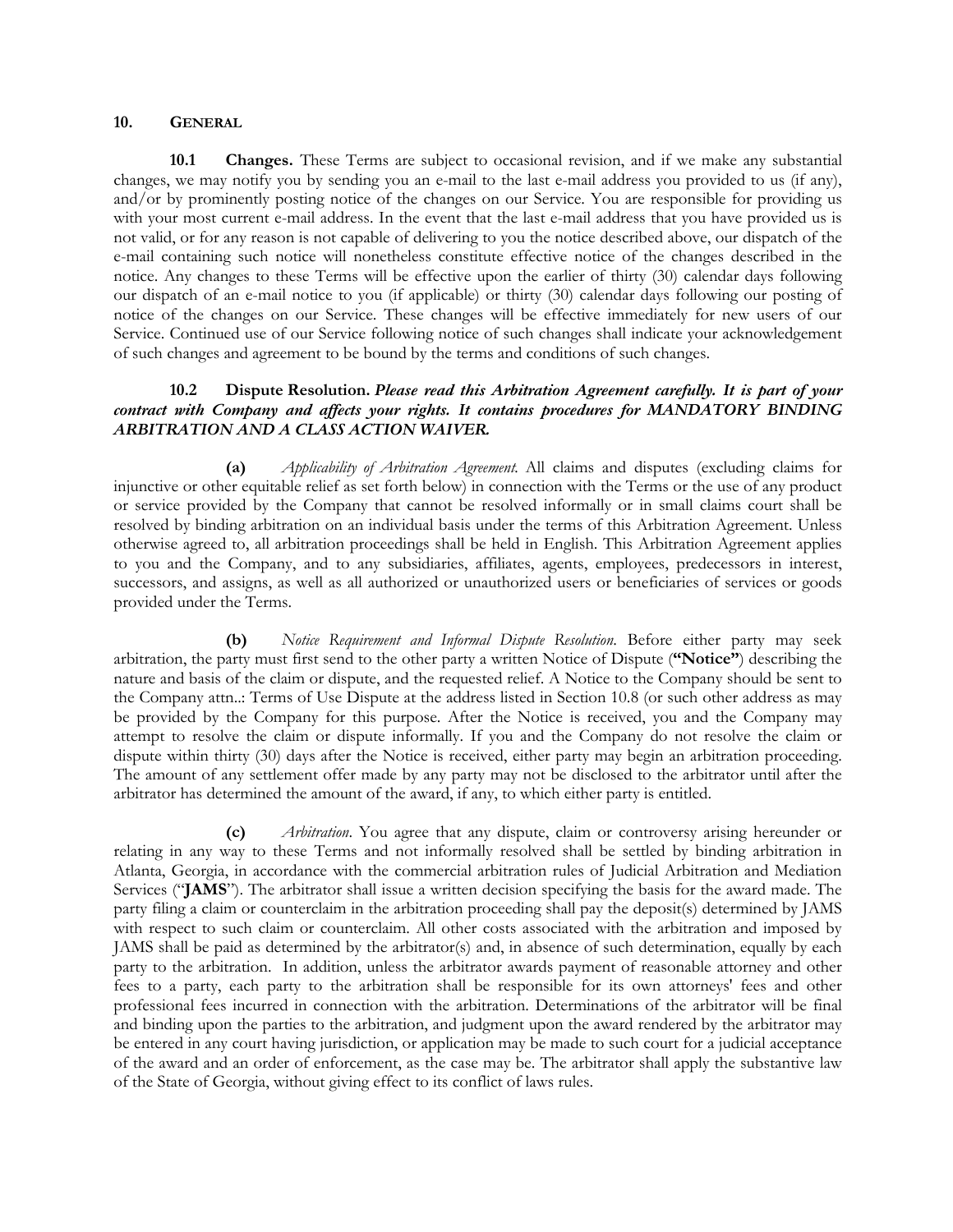**(d)** *Waiver of Jury Trial.* THE PARTIES HEREBY WAIVE THEIR CONSTITUTIONAL AND STATUTORY RIGHTS TO GO TO COURT AND HAVE A TRIAL IN FRONT OF A JUDGE OR A JURY, instead electing that all claims and disputes shall be resolved by arbitration under this Arbitration Agreement. Arbitration procedures are typically more limited, more efficient and less costly than rules applicable in a court and are subject to very limited review by a court. In the event any litigation should arise between you and the Company in any state or federal court in a suit to vacate or enforce an arbitration award or otherwise, YOU AND THE COMPANY WAIVE ALL RIGHTS TO A JURY TRIAL, instead electing that the dispute be resolved by a judge.

**(e)** *Waiver of Class or Consolidated Actions*. ALL CLAIMS AND DISPUTES WITHIN THE SCOPE OF THIS ARBITRATION AGREEMENT MUST BE ARBITRATED OR LITIGATED ON AN INDIVIDUAL BASIS AND NOT ON A CLASS BASIS, AND CLAIMS OF MORE THAN ONE CUSTOMER OR USER CANNOT BE ARBITRATED OR LITIGATED JOINTLY OR CONSOLIDATED WITH THOSE OF ANY OTHER CUSTOMER OR USER.

**(f)** *Confidentiality*. All aspects of the arbitration proceeding, including but not limited to the award of the arbitrator and compliance therewith, shall be strictly confidential. The parties agree to maintain confidentiality unless otherwise required by law. This paragraph shall not prevent a party from submitting to a court of law any information necessary to enforce this Agreement, to enforce an arbitration award, or to seek injunctive or equitable relief.

**(g)** *Severability*. If any part or parts of this Arbitration Agreement are found under the law to be invalid or unenforceable by a court of competent jurisdiction, then such specific part or parts shall be of no force and effect and shall be severed and the remainder of the Agreement shall continue in full force and effect.

**(h)** *Right to Waive.* Any or all of the rights and limitations set forth in this Arbitration Agreement may be waived by the party against whom the claim is asserted. Such waiver shall not waive or affect any other portion of this Arbitration Agreement.

**(i)** *Emergency Equitable Relief*. Notwithstanding the foregoing, either party may seek emergency equitable relief before a state or federal court in order to maintain the status quo pending arbitration. A request for interim measures shall not be deemed a waiver of any other rights or obligations under this Arbitration Agreement.

**(j)** *Claims Not Subject to Arbitration.* Notwithstanding the foregoing, claims of defamation, violation of the Computer Fraud and Abuse Act, and infringement or misappropriation of the other party's patent, copyright, trademark or trade secrets shall not be subject to this Arbitration Agreement.

**(k)** *Courts.* In any circumstances where the foregoing Arbitration Agreement permits the parties to litigate in court, the parties hereby agree to submit to the personal jurisdiction of the courts located within Dekalb County, Georgia, for such purpose

**10.3 Export.** The Service may be subject to U.S. export control laws and may be subject to export or import regulations in other countries. You agree not to export, reexport, or transfer, directly or indirectly, any U.S. technical data acquired from Company, or any products utilizing such data, in violation of the United States export laws or regulations.

**10.4 Disclosures.** Company is located at the address in Section 10.8. If you are a California resident, you may report complaints to the Complaint Assistance Unit of the Division of Consumer Product of the California Department of Consumer Affairs by contacting them in writing at 400 R Street, Sacramento, CA 95814, or by telephone at (800) 952-5210.